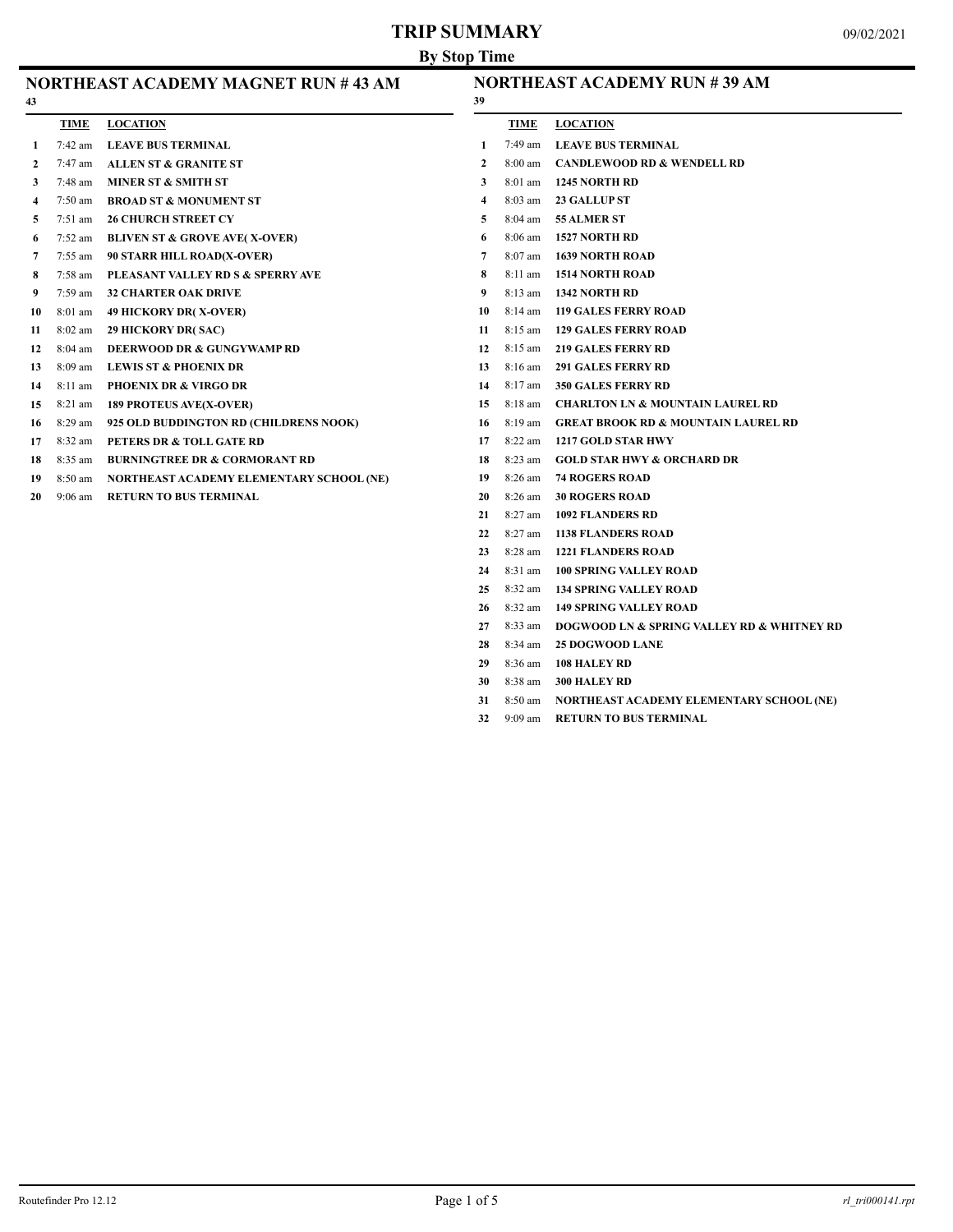#### **NORTHEAST ACADEMY MAGNET RUN # 36 AM**

#### **NORTHEAST ACADEMY RUN # 16 AM**

|                         | TIME              | <b>LOCATION</b>                                  |
|-------------------------|-------------------|--------------------------------------------------|
| $\mathbf{1}$            |                   | 7:51 am LEAVE BUS TERMINAL                       |
| $\mathbf{2}$            |                   | 7:53 am 28 HYROCK TERRACE                        |
| 3                       |                   | 7:57 am CHESTNUT HILL RD & EASTWOOD RD           |
| $\overline{\mathbf{4}}$ | $8:02 \text{ am}$ | <b>15 BAYVIEW AVE (1ST HOUSE ON RIGHT)</b>       |
| 5                       | 8:03 am           | <b>COUNTRY CLUB RD &amp; SHENNECOSSETT PKWY</b>  |
| 6                       |                   | 8:07 am JUPITER POINT RD & SHENNECOSSETT RD      |
| $7^{\circ}$             |                   | 8:09 am 145 BRANFORD AVE(BLDG #10)               |
| 8                       |                   | 8:11 am MIDDLE OF CONSTITUTION PL                |
| 9                       |                   | 8:12 am LIBERTY DR & SHENNECOSSETT RD            |
| 10                      |                   | 8:13 am 41-B CUTLER STREET                       |
| 11                      |                   | 8:14 am 12 CUTLER ST                             |
| 12                      |                   | 8:15 am <b>DIVISION ST &amp; WARNER ST</b>       |
| 13                      | 8:18 am           | <b>POQUONNOCK RD &amp; HIGH ST</b>               |
| 14                      | 8:19 am           | <b>CORNER OF FRED AVE &amp; GEORGE AVE</b>       |
| 15                      |                   | 8:24 am 195 MICHELLE LN                          |
| 16                      |                   | 8:28 am 5 WOODLAND DRIVE                         |
| 17                      |                   | 8:30 am VALLEY RD & WOODLAND DR E                |
| 18                      | 8:33 am           | 600 MERIDIAN ST EXT(@ OFFICE)                    |
| 19                      | 8:34 am           | MERIDIAN STREET EXT (KINNESBROOK)                |
| 20                      |                   | 8:50 am NORTHEAST ACADEMY ELEMENTARY SCHOOL (NE) |
| 21                      |                   | 9:17 am RETURN TO BUS TERMINAL                   |
|                         |                   |                                                  |

### **NORTHEAST ACADEMY MAGNET RUN # 35 AM**

### 

|                         | TIME              | <b>LOCATION</b>                          |
|-------------------------|-------------------|------------------------------------------|
| 1                       | $7:57$ am         | <b>LEAVE BUS TERMINAL</b>                |
| $\mathbf{2}$            | $8:00 \text{ am}$ | <b>ORCHARD ST &amp; SOUTH RD</b>         |
| 3                       | $8:06$ am         | <b>429 HAZELNUT HILL ROAD</b>            |
| $\overline{\mathbf{4}}$ | $8:07$ am         | <b>368 HAZELNUT HILL RD</b>              |
| 5                       | $8:08$ am         | <b>312 HAZELNUT HILL RD</b>              |
| 6                       | $8:13$ am         | <b>MIDWAY OVAL &amp; WACO CT</b>         |
| 7                       | $8:14 \text{ am}$ | <b>MIAMI CT &amp; MIDWAY OVAL</b>        |
| 8                       | $8:23$ am         | <b>60 SENECA DR</b>                      |
| 9                       | $8:27$ am         | <b>MAIN ST &amp; WARD AVE @ PARK</b>     |
| 10                      | $8:30$ am         | 836 NOANK ROAD(X-OVER)                   |
| 11                      | $8:36$ am         | <b>139 OCEAN VIEW AVE</b>                |
| 12                      | $8:38$ am         | <b>CLIPPER CT &amp; JUDSON AVE</b>       |
| 13                      | 8:50 am           | NORTHEAST ACADEMY ELEMENTARY SCHOOL (NE) |

9:15 am **RETURN TO BUS TERMINAL**

### **NORTHEAST ACADEMY RUN # 18 AM**

| 18                      |                   |                                                      |
|-------------------------|-------------------|------------------------------------------------------|
|                         | TIME              | <b>LOCATION</b>                                      |
| 1                       | $8:09$ am         | <b>LEAVE BUS TERMINAL</b>                            |
| $\mathbf{2}$            | $8:16 \text{ am}$ | <b>691 NORTH RD</b>                                  |
| 3                       | $8:24$ am         | <b>33 OUAKERTOWN RD</b>                              |
| $\overline{\mathbf{4}}$ | $8:25$ am         | DEERFIELD RIDGE DR & IMOGEN DR                       |
| 5                       | $8:26$ am         | DEERFIELD RIDGE DR & HUNTING RIDGE DR                |
| 6                       | $8:29$ am         | <b>HEATHER GLEN LN &amp; HUNTING RIDGE DR</b>        |
| 7                       | $8:30 \text{ am}$ | <b>HEATHER GLEN LN &amp; FOX RUN LN</b>              |
| 8                       | $8:32$ am         | <b>DEERFIELD RIDGE DR &amp; HEATHER GLEN LN</b>      |
| 9                       | $8:32 \text{ am}$ | <b>CHESEBOROUGH FARM RD &amp; DEERFIELD RIDGE DR</b> |
| 10                      | $8:34 \text{ am}$ | PUMPKIN HILL RD & PONS RD                            |
| 11                      | $8:36$ am         | <b>226 PUMPKIN HILL ROAD</b>                         |
| 12                      | $8:41$ am         | <b>HYDE POND CT &amp; SHEWVILLE RD</b>               |
| 13                      | $8:50 \text{ am}$ | NORTHEAST ACADEMY ELEMENTARY SCHOOL (NE)             |
|                         | 1.4 $0.10$        | DETUDN TO BUG TEDMIN AT                              |

9:10 am **RETURN TO BUS TERMINAL**

|    |           | <b>TIME LOCATION</b>                                |
|----|-----------|-----------------------------------------------------|
|    |           | 1 8:10 am LEAVE BUS TERMINAL                        |
|    |           | 2 8:17 am 135 FLANDERS ROAD(X-OVER)                 |
|    |           | 3 8:18 am 26 ENSIGN DR                              |
|    |           | 4 8:20 am ENSIGN DR & MARINERS LN                   |
|    |           | 5 8:21 am 176 ENSIGN DR                             |
| 6  |           | 8:22 am 100 ENSIGN DR                               |
|    |           | 7 8:23 am 268 FLANDERS ROAD                         |
|    |           | 8 8:24 am 324 FLANDERS ROAD                         |
|    |           | 9 8:25 am 456 FLANDERS ROAD                         |
|    |           | 10 8:26 am 464 FLANDERS ROAD                        |
|    |           | 11 8:26 am FLANDERS RD & PENDLETON FARM LN          |
|    |           | 12 8:32 am GOLD STAR HWY & MEREDYTH HILL RD         |
|    |           | 13 8:32 am 31 WATROUS AVE                           |
|    |           | 14 8:34 am 1900 GOLD STAR HWY                       |
|    |           | 15 8:35 am 122 LAMBTOWN RD                          |
|    |           | 16 8:36 am LAMBTOWN RD & PATRICKS CT                |
|    |           | 17 8:37 am LAMBTOWN RD & LARCHMONT TER              |
|    |           | 18 8:40 am 39 YETTER RD(X-OVER)                     |
|    |           | 19 8:43 am 142 GODFREY ROAD                         |
|    |           | 20 8:44 am 227 GODFREY RD                           |
|    |           | 21 8:44 am 255 GODFREY ROAD                         |
|    |           | 22 8:45 am 190 ANNE AVE(X-OVER)                     |
|    |           | 23 8:46 am 111 ANN AVENUE                           |
|    |           | 24 8:47 am 10 ANN AVE                               |
|    |           | 25 8:48 am 454 COWHILL ROAD                         |
|    |           | 26 8:50 am NORTHEAST ACADEMY ELEMENTARY SCHOOL (NE) |
| 27 | $9:18$ am | <b>RETURN TO BUS TERMINAL</b>                       |

## **NORTHEAST ACADEMY RUN # 30 AM**

### **TIME LOCATION** 8:10 am **LEAVE BUS TERMINAL** 8:23 am **FARMSTEAD AVE & SHARON RD** 8:25 am **JUDSON AVE & SWAN LN** 8:27 am **217 HIGH MEADOW LANE** 8:31 am **12 WATER ST.** 8:36 am **169 LEDGELAND DR** 8:37 am **LEDGELAND DR & WATERHOUSE LN** 8:39 am **DARTMOUTH DR & CREST DR (ALL GRADES)** 8:40 am **CREST DR & AMHERST CT (K & PRE K ONLY)** 8:41 am **CREST DR & FENWICK CT (KG & PK)** 8:43 am **208 BREEZY KNOLL DR (ALL GRADES) (X-OVER** 8:43 am **BREEZY KNLS & MEADOW ST (ALL GRADES)** 8:45 am **INDIGO ST & BREEZY KNLS (K & PRE K ONLY)** 8:48 am **CANTERBURY RD & INDIGO ST** 8:50 am **NORTHEAST ACADEMY ELEMENTARY SCHOOL (NE)** 9:16 am **RETURN TO BUS TERMINAL**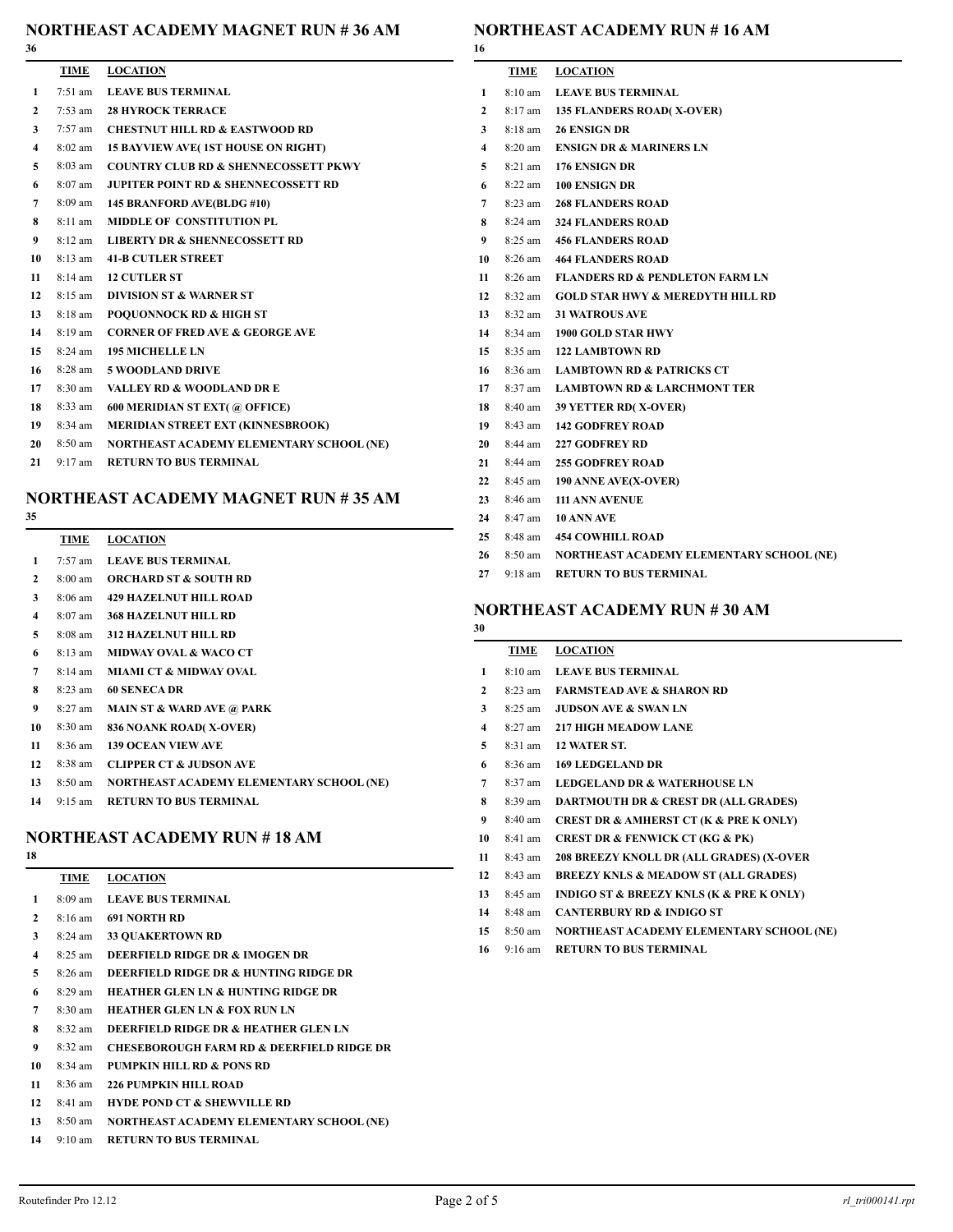# **NORTHEAST ACADEMY RUN # 20 AM**

| 20 |                   |                                          |
|----|-------------------|------------------------------------------|
|    | TIME              | <b>LOCATION</b>                          |
| 1  | $8:12 \text{ am}$ | <b>LEAVE BUS TERMINAL</b>                |
| 2  | $8:22$ am         | <b>ALLYN ST &amp; STONEY HILL</b>        |
| 3  | $8:23$ am         | <b>ALLYN ST &amp; PAYER LN</b>           |
| 4  | $8:24$ am         | <b>ALLYN ST &amp; WHITEHALL LN</b>       |
| 5  | 8:26 am           | <b>GODFREY ST &amp; PEQUOT AVE</b>       |
| 6  | $8:27$ am         | 92 PEQUOT AVE                            |
| 7  | $8:28$ am         | <b>224 PEQUOT AVE</b>                    |
| 8  | 8:29 am           | <b>439 PEQUOT AVENUE(X-OVER)</b>         |
| 9  | 8:32 am           | <b>435 HIGH ST</b>                       |
| 10 | $8:35$ am         | <b>9 PEARL STREET</b>                    |
| 11 | 8:37 am           | <b>CLIFT LN &amp; CLIFT ST</b>           |
| 12 | 8:40 am           | <b>BINDLOSS RD &amp; COW HILL RD</b>     |
| 13 | $8:41$ am         | <b>COW HILL RD &amp; HANCOCK DR</b>      |
| 14 | 8:42 am           | <b>335 COWHILL ROAD</b>                  |
| 15 | 8:45 am           | <b>BOULDER CT &amp; ORAL SCHOOL RD</b>   |
| 16 | 8:50 am           | NORTHEAST ACADEMY ELEMENTARY SCHOOL (NE) |
| 17 | $9:06 \text{ am}$ | <b>RETURN TO BUS TERMINAL</b>            |

## **NORTHEAST ACADEMY RUN # 26 AM**

|                         | TIME              | <b>LOCATION</b>                                       |
|-------------------------|-------------------|-------------------------------------------------------|
| 1                       | $8:22$ am         | <b>LEAVE BUS TERMINAL</b>                             |
| $\mathbf{2}$            | 8:29 am           | <b>DEBBY DR &amp; RING DR</b>                         |
| 3                       | $8:30 \text{ am}$ | <b>MERYL CT &amp; RING DR</b>                         |
| $\overline{\mathbf{4}}$ | 8:32 am           | <b>COREY RD &amp; RING DR</b>                         |
| 5                       | 8:35 am           | <b>30 HEMLOCK RD</b>                                  |
| 6                       | 8:37 am           | <b>161 RIDGEWOOD DRIVE</b>                            |
| 7                       | $8:38$ am         | 270 RIDGEWOOD DR9X-OVER)                              |
| 8                       | $8:39 \text{ am}$ | <b>311 RIDGEWOOD DRIVE</b>                            |
| 9                       | 8:40 am           | 55 OAKWOOD RD(X-OVER)                                 |
| 10                      | $8:43$ am         | <b>NOANK LEDYARD RD &amp; CHELSEA WAY(X-OVER)</b>     |
| 11                      | $8:44$ am         | <b>CHELSEA WAY &amp; DANIEL BROWN DR</b>              |
| 12                      | 8:44 am           | <b>NOANK LEDYARD RD &amp; DANIEL BROWN DR(X-OVER)</b> |
| 13 <sup>7</sup>         | 8:46 am           | 414 NOANK LEDYARD RD(X-OVER)                          |
| 14                      | 8:47 am           | 550 NOANK LEDYARD RD(X-OVER)                          |
| 15                      | $8:48$ am         | 581 NOANK LEDYARD ROAD X OVER                         |
| 16                      | 8:48 am           | <b>595 NOANK LEDYARD RD</b>                           |
| 17                      | 8:50 am           | 920 NOANK LEDYARD RD                                  |
| 18                      | 8:50 am           | NORTHEAST ACADEMY ELEMENTARY SCHOOL (NE)              |
|                         |                   |                                                       |

9:16 am **RETURN TO BUS TERMINAL**

# **NORTHEAST ACADEMY MAGNET RUN # 43 PM**

| 43              |                   |                                                  |
|-----------------|-------------------|--------------------------------------------------|
|                 | TIME              | <b>LOCATION</b>                                  |
| 1               | $3:13 \text{ pm}$ | <b>LEAVE BUS TERMINAL</b>                        |
| $\mathbf{2}$    |                   | 3:35 pm ARRIVE NORTHEAST ACADEMY                 |
| 3               |                   | 3:45 pm NORTHEAST ACADEMY ELEMENTARY SCHOOL (NE) |
| $\overline{4}$  | $4:00 \text{ pm}$ | 925 OLD BUDDINGTON RD (CHILDRENS NOOK)           |
| 5               | $4:02 \text{ pm}$ | PETERS DR & TOLL GATE RD                         |
| 6               | $4:04 \text{ pm}$ | <b>BURNINGTREE DR &amp; CORMORANT RD</b>         |
| 7               | $4:09$ pm         | PLEASANT VALLEY RD S & SPERRY AVE                |
| 8               | $4:12 \text{ pm}$ | <b>90 STARR HILL ROAD</b>                        |
| 9               | $4:13 \text{ pm}$ | <b>BLIVEN ST &amp; GROVE AVE(X-OVER)</b>         |
| 10              |                   | 4:15 pm 32 CHARTER OAK DRIVE                     |
| 11              | $4:17$ pm         | <b>49 HICKORY DR(X-OVER)</b>                     |
| 12              | $4:18$ pm         | <b>29 HICKORY DR(SAC)</b>                        |
| 13              | $4:20 \text{ pm}$ | DEERWOOD DR & GUNGYWAMP RD                       |
| 14              |                   | 4:25 pm LEWIS ST & PHOENIX DR                    |
| 15 <sup>7</sup> | $4:27$ pm         | <b>PHOENIX DR &amp; VIRGO DR</b>                 |
| 16              |                   | 4:37 pm 189 PROTEUS AVE                          |
| 17              | $4:41 \text{ pm}$ | <b>26 CHURCH STREET CY</b>                       |
| 18              | $4:42 \text{ pm}$ | <b>BROAD ST &amp; MONUMENT ST</b>                |
| 19              | $4:44 \text{ pm}$ | <b>MINER ST &amp; SMITH ST</b>                   |
| 20              | $4:45 \text{ pm}$ | <b>ALLEN ST &amp; GRANITE ST</b>                 |
| 21              | $4:51$ pm         | <b>RETURN TO BUS TERMINAL</b>                    |

# **NORTHEAST ACADEMY RUN # 18 PM**

| 18 |                   |                                                      |
|----|-------------------|------------------------------------------------------|
|    | TIME              | <b>LOCATION</b>                                      |
| 1  | $3:13 \text{ pm}$ | <b>LEAVE BUS TERMINAL</b>                            |
| 2  | $3:35$ pm         | <b>ARRIVE NORTHEAST ACADEMY</b>                      |
| 3  | $3:45 \text{ pm}$ | NORTHEAST ACADEMY ELEMENTARY SCHOOL (NE)             |
| 4  | $3:59$ pm         | <b>HYDE POND CT &amp; SHEWVILLE RD</b>               |
| 5  | $4:02 \text{ pm}$ | <b>PUMPKIN HILL RD &amp; PONS RD</b>                 |
| 6  | $4:04 \text{ pm}$ | <b>226 PUMPKIN HILL ROAD</b>                         |
| 7  | $4:09$ pm         | <b>CHESEBOROUGH FARM RD &amp; DEERFIELD RIDGE DR</b> |
| 8  | $4:10 \text{ pm}$ | DEERFIELD RIDGE DR & HEATHER GLEN LN                 |
| 9  | $4:11$ pm         | <b>HEATHER GLEN LN &amp; FOX RUN LN</b>              |
| 10 | $4:12 \text{ pm}$ | <b>HEATHER GLEN LN &amp; HUNTING RIDGE DR</b>        |
| 11 | $4:14 \text{ pm}$ | DEERFIELD RIDGE DR & HUNTING RIDGE DR                |
| 12 | $4:17 \text{ pm}$ | DEERFIELD RIDGE DR & IMOGEN DR                       |
| 13 | $4:18 \text{ pm}$ | <b>33 QUAKERTOWN RD</b>                              |
| 14 | $4:25$ pm         | 691 NORTH RD(X-OVER)                                 |
| 15 | $4:33$ pm         | <b>RETURN TO BUS TERMINAL</b>                        |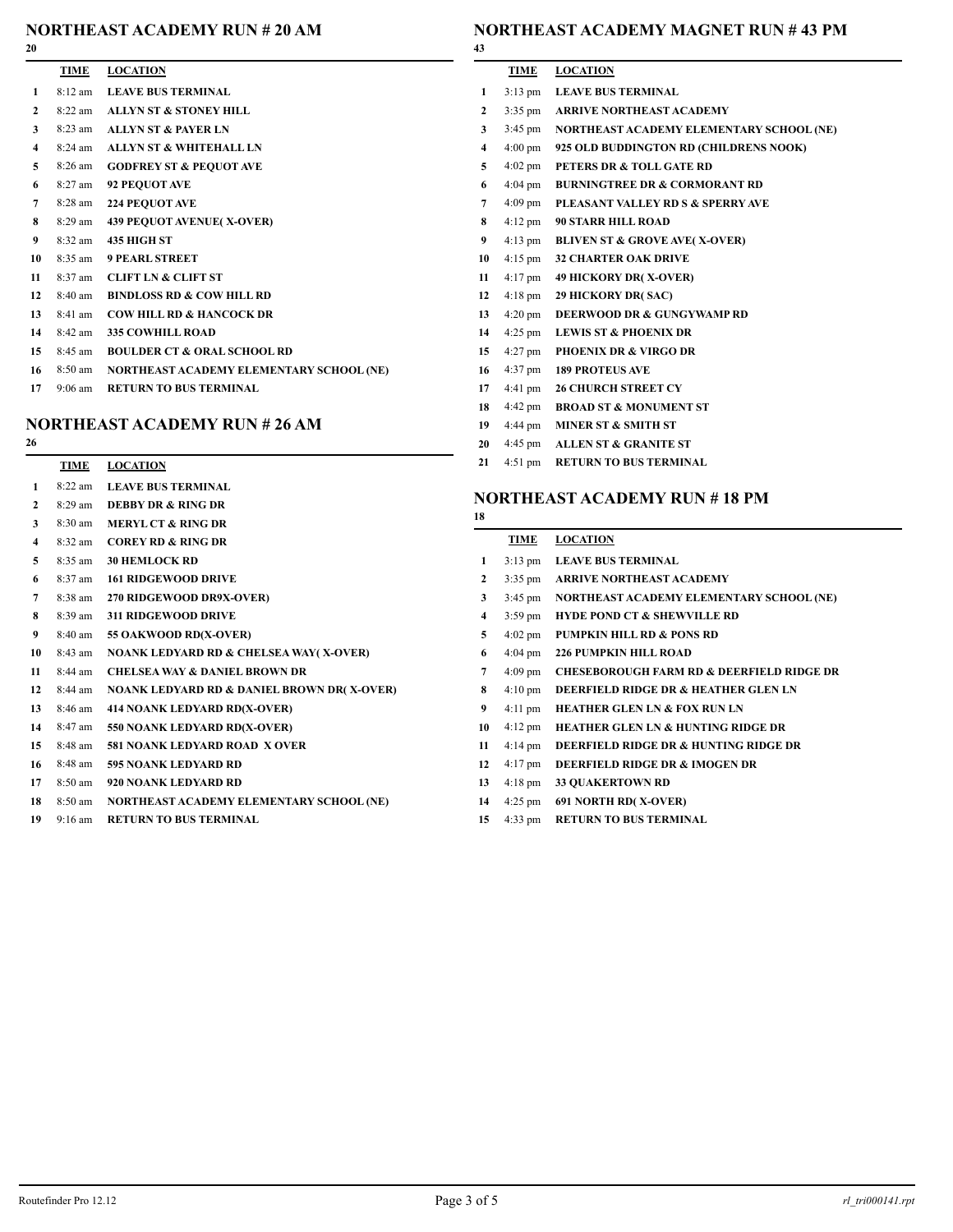#### **NORTHEAST ACADEMY MAGNET RUN # 35 PM**

| 53 |                   |                                          |
|----|-------------------|------------------------------------------|
|    | <b>TIME</b>       | <b>LOCATION</b>                          |
| 1  | $3:15 \text{ pm}$ | <b>LEAVE BUS TERMINAL</b>                |
| 2  | $3:35$ pm         | <b>ARRIVE NORTHEAST ACADEMY</b>          |
| 3  | $3:45 \text{ pm}$ | NORTHEAST ACADEMY ELEMENTARY SCHOOL (NE) |
| 4  | $3:54 \text{ pm}$ | <b>CLIPPER CT &amp; JUDSON AVE</b>       |
| 5  | $3:57$ pm         | <b>139 OCEAN VIEW AVE</b>                |
| 6  | $4:00 \text{ pm}$ | 836 NOANK ROAD(X-OVER)                   |
| 7  | $4:04 \text{ pm}$ | <b>MAIN ST &amp; WARD AVE @ PARK</b>     |
| 8  | $4:08 \text{ pm}$ | <b>60 SENECA DR</b>                      |
| 9  | $4:14 \text{ pm}$ | <b>MIAMI CT &amp; MIDWAY OVAL</b>        |
| 10 | $4:16 \text{ pm}$ | <b>MIDWAY OVAL &amp; WACO CT</b>         |
| 11 | $4:21 \text{ pm}$ | <b>429 HAZELNUT HILL ROAD</b>            |
| 12 | $4:22$ pm         | <b>368 HAZELNUT HILL RD</b>              |
| 13 | $4:23$ pm         | <b>312 HAZELNUT HILL RD</b>              |
| 14 | $4:29$ pm         | <b>ORCHARD ST &amp; SOUTH RD</b>         |
| 15 | $4:32 \text{ pm}$ | <b>RETURN TO BUS TERMINAL</b>            |

# **NORTHEAST ACADEMY MAGNET RUN # 36 PM**

| 36 |                   |                                                 |
|----|-------------------|-------------------------------------------------|
|    | <b>TIME</b>       | <b>LOCATION</b>                                 |
| 1  | $3:15 \text{ pm}$ | <b>LEAVE BUS TERMINAL</b>                       |
| 2  | $3:35$ pm         | <b>ARRIVE NORTHEAST ACADEMY</b>                 |
| 3  | $3:45 \text{ pm}$ | NORTHEAST ACADEMY ELEMENTARY SCHOOL (NE)        |
| 4  | $4:04 \text{ pm}$ | <b>195 MICHELLE LN</b>                          |
| 5  | $4:08$ pm         | <b>5 WOODLAND DRIVE</b>                         |
| 6  | $4:09$ pm         | <b>VALLEY RD &amp; WOODLAND DR E</b>            |
| 7  | $4:13$ pm         | 600 MERIDIAN ST EXT(@ OFFICE)                   |
| 8  | $4:15$ pm         | MERIDIAN STREET EXT @KINNESBROOK                |
| 9  | $4:18 \text{ pm}$ | <b>POQUONNOCK RD &amp; HIGH ST</b>              |
| 10 | $4:19$ pm         | <b>CORNER OF FRED AVE &amp; GEORGE AVE</b>      |
| 11 | $4:23$ pm         | <b>DIVISION ST &amp; WARNER ST</b>              |
| 12 | $4:24 \text{ pm}$ | <b>12 CUTLER ST</b>                             |
| 13 | $4:25$ pm         | <b>41-B CUTLER STREET</b>                       |
| 14 | $4:26$ pm         | <b>LIBERTY DR &amp; SHENNECOSSETT RD</b>        |
| 15 | $4:27$ pm         | <b>MIDDLE OF CONSTITUTION PL</b>                |
| 16 | $4:29$ pm         | 145 BRANFORD AVE(BLDG #10)                      |
| 17 | $4:32 \text{ pm}$ | <b>CHESTNUT HILL RD &amp; EASTWOOD RD</b>       |
| 18 | $4:35$ pm         | 15 BAYVIEW AVE(1ST HOUSE ON RIGHT)              |
| 19 | $4:37$ pm         | <b>COUNTRY CLUB RD &amp; SHENNECOSSETT PKWY</b> |
| 20 | $4:40 \text{ pm}$ | <b>JUPITER POINT RD &amp; SHENNECOSSETT RD</b>  |
| 21 | $4:43 \text{ pm}$ | <b>28 HYROCK TERRACE</b>                        |
| 22 | 4:45 pm           | <b>RETURN TO BUS TERMINAL</b>                   |

## **NORTHEAST ACADEMY RUN # 16 PM**

| 16 |                   |                                                    |
|----|-------------------|----------------------------------------------------|
|    | TIME              | <b>LOCATION</b>                                    |
| 1  | $3:15$ pm         | <b>LEAVE BUS TERMINAL</b>                          |
| 2  | $3:35$ pm         | ARRIVE NORTHEAST ACADEMY                           |
| 3  | $3:45 \text{ pm}$ | NORTHEAST ACADEMY ELEMENTARY SCHOOL (NE)           |
| 4  | $3:52 \text{ pm}$ | <b>454 COWHILL ROAD</b>                            |
| 5  | $3:53$ pm         | 10 ANN AVE                                         |
| 6  | $3:54 \text{ pm}$ | 111 ANN AVENUE(X-OVER)                             |
| 7  | $3:55$ pm         | 190 ANNE AVE                                       |
| 8  | $3:56$ pm         | <b>255 GODFREY ROAD</b>                            |
| 9  | $3:56 \text{ pm}$ | <b>227 GODFREY RD</b>                              |
| 10 |                   | 3:57 pm 142 GODFREY ROAD                           |
| 11 | $4:00 \text{ pm}$ | 39 YETTER RD(X-OVER)                               |
| 12 | $4:02 \text{ pm}$ | <b>GOLD STAR HWY &amp; MEREDYTH HILL RD</b>        |
| 13 | $4:03$ pm         | <b>31 WATROUS AVE</b>                              |
| 14 | $4:05$ pm         | 1900 GOLD STAR HWY                                 |
| 15 | $4:06$ pm         | <b>122 LAMBTOWN RD</b>                             |
| 16 | $4:07$ pm         | <b>LAMBTOWN RD &amp; PATRICKS CT</b>               |
| 17 | $4:08 \text{ pm}$ | <b>LAMBTOWN RD &amp; LARCHMONT TER</b>             |
| 18 | $4:13$ pm         | <b>FLANDERS RD &amp; PENDLETON FARM LN(X-OVER)</b> |
| 19 | $4:14 \text{ pm}$ | <b>464 FLANDERS ROAD(X-OVER)</b>                   |
| 20 | $4:14 \text{ pm}$ | <b>456 FLANDERS ROAD(X-OVER)</b>                   |
| 21 | $4:16 \text{ pm}$ | 324 FLANDERS ROAD(X-OVER)                          |
| 22 | $4:16 \text{ pm}$ | <b>268 FLANDERS ROAD(X-OVER)</b>                   |
| 23 | $4:17 \text{ pm}$ | <b>26 ENSIGN DR</b>                                |
| 24 | $4:19$ pm         | <b>ENSIGN DR &amp; MARINERS LN</b>                 |
| 25 | $4:20 \text{ pm}$ | 176 ENSIGN DR                                      |
| 26 | $4:21$ pm         | 100 ENSIGN DR                                      |
| 27 | $4:23$ pm         | <b>135 FLANDERS ROAD</b>                           |
| 28 | $4:30$ pm         | <b>RETURN TO BUS TERMINAL</b>                      |
|    |                   |                                                    |

# **NORTHEAST ACADEMY RUN # 20 PM**

| 20 |                   |                                          |
|----|-------------------|------------------------------------------|
|    | TIME              | <b>LOCATION</b>                          |
| 1  | $3:15$ pm         | <b>LEAVE BUS TERMINAL</b>                |
| 2  | $3:35$ pm         | <b>ARRIVE NORTHEAST ACADEMY</b>          |
| 3  | $3:45 \text{ pm}$ | NORTHEAST ACADEMY ELEMENTARY SCHOOL (NE) |
| 4  | $3:50 \text{ pm}$ | <b>335 COWHILL ROAD</b>                  |
| 5  | $3:52 \text{ pm}$ | <b>COW HILL RD &amp; HANCOCK DR</b>      |
| 6  | $3:53$ pm         | <b>BOULDER CT &amp; ORAL SCHOOL RD</b>   |
| 7  | $3:57 \text{ pm}$ | <b>BINDLOSS RD &amp; COW HILL RD</b>     |
| 8  | $4:00 \text{ pm}$ | <b>ALLYN ST &amp; STONEY HILL</b>        |
| 9  | $4:01 \text{ pm}$ | <b>ALLYN ST &amp; PAYER LN</b>           |
| 10 | $4:02 \text{ pm}$ | <b>ALLYN ST &amp; WHITEHALL LN</b>       |
| 11 | $4:04 \text{ pm}$ | <b>GODFREY ST &amp; PEOUOT AVE</b>       |
| 12 | $4:04 \text{ pm}$ | <b>92 PEQUOT AVE</b>                     |
| 13 | $4:05$ pm         | <b>224 PEQUOT AVE</b>                    |
| 14 | $4:07$ pm         | <b>439 PEQUOT AVENUE(X-OVER)</b>         |
| 15 | $4:10 \text{ pm}$ | 440 HIGH ST                              |

- 4:11 pm **CLIFT LN & CLIFT ST**
- 4:13 pm **9 PEARL STREET**
- 4:30 pm **RETURN TO BUS TERMINAL**